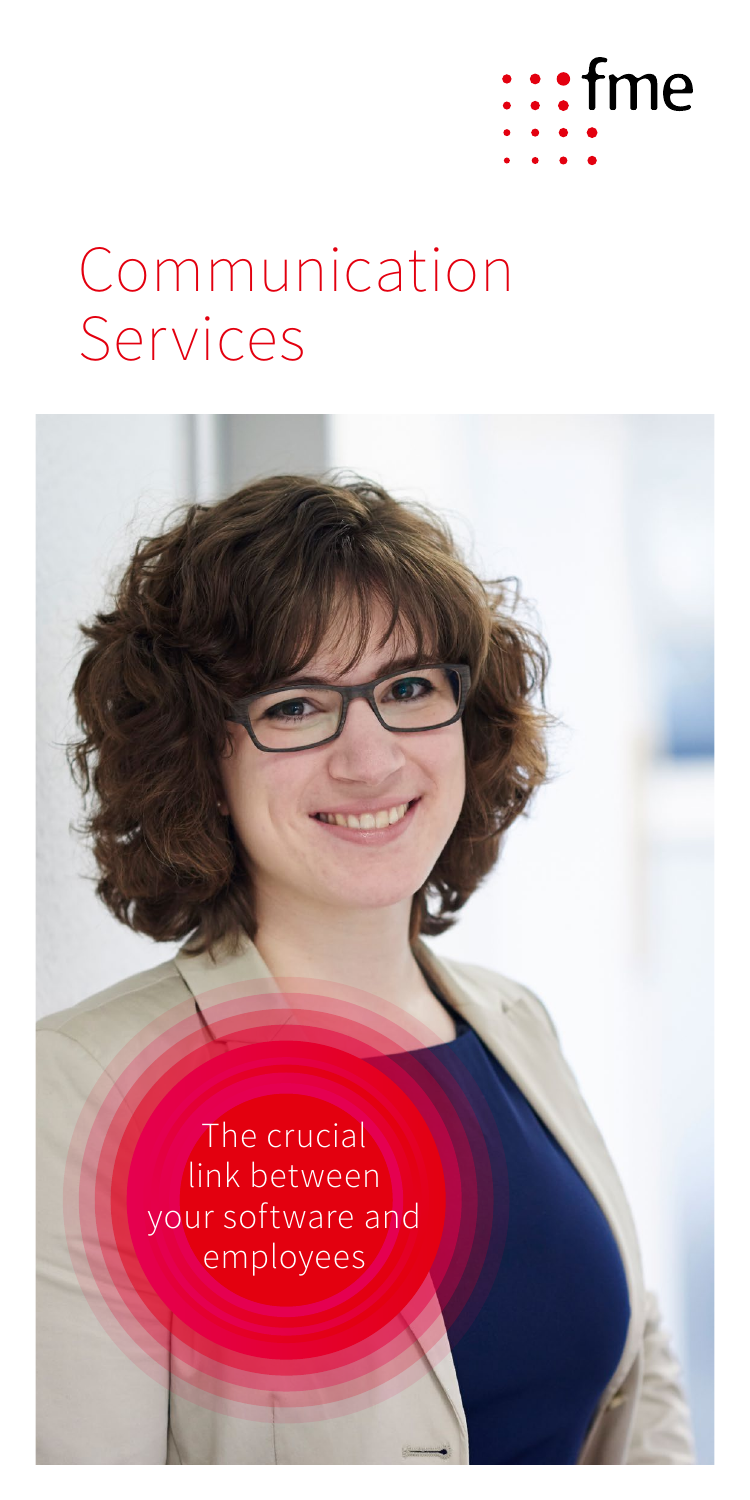

# Human Change Management

You are facing a change? We support you in the planning of corporate change, analyze the target groups, minimize risks and take advantage of self-developed, communication-specific actions in order to successfully carry out your human change management project.



#### Learning Concepts and E-Learning

How does learning look like in a globalized world's digital age? We assist you in choosing suitable learning formats for your company and prepare and process the learning contents according to the chosen media. Togehter with you we develop strategies which enable a successful learning of your employees.



#### Social Business Collaboration

Collaboration is a key factor for a company's success. Social business collaboration tools enable an open, agile culture and ensure a more efficient communication. Employees can network and communicate project-orientated. We accompany you starting with the first steps to the implementation of the system.

## Rollout- and Project Communication



Whether accompaniment of rollout projects, logo creation, development of a marketing campaign, conception of a rollout plan, or target-specific measures – we offer you all modules from the fields of rollout and project communication. From conception to implementation.

## Intercultural Communication



Do you have projects in which different culture groups are involved? Together with you we develop culture-specific communication contents, clear up misunderstandings and create a common understanding.

#### Event Management



Specifically planned and conceptualized events increase the attention for a topic, create a common consensus and increase the motivation. Put your events into good hands. We support you in preparing, planning, organizing and executing the event.



#### Project Management and Organization

Planning, coordination, organization as well as management of measures and project members – we support you in a smooth operation of your IT and communication projects.